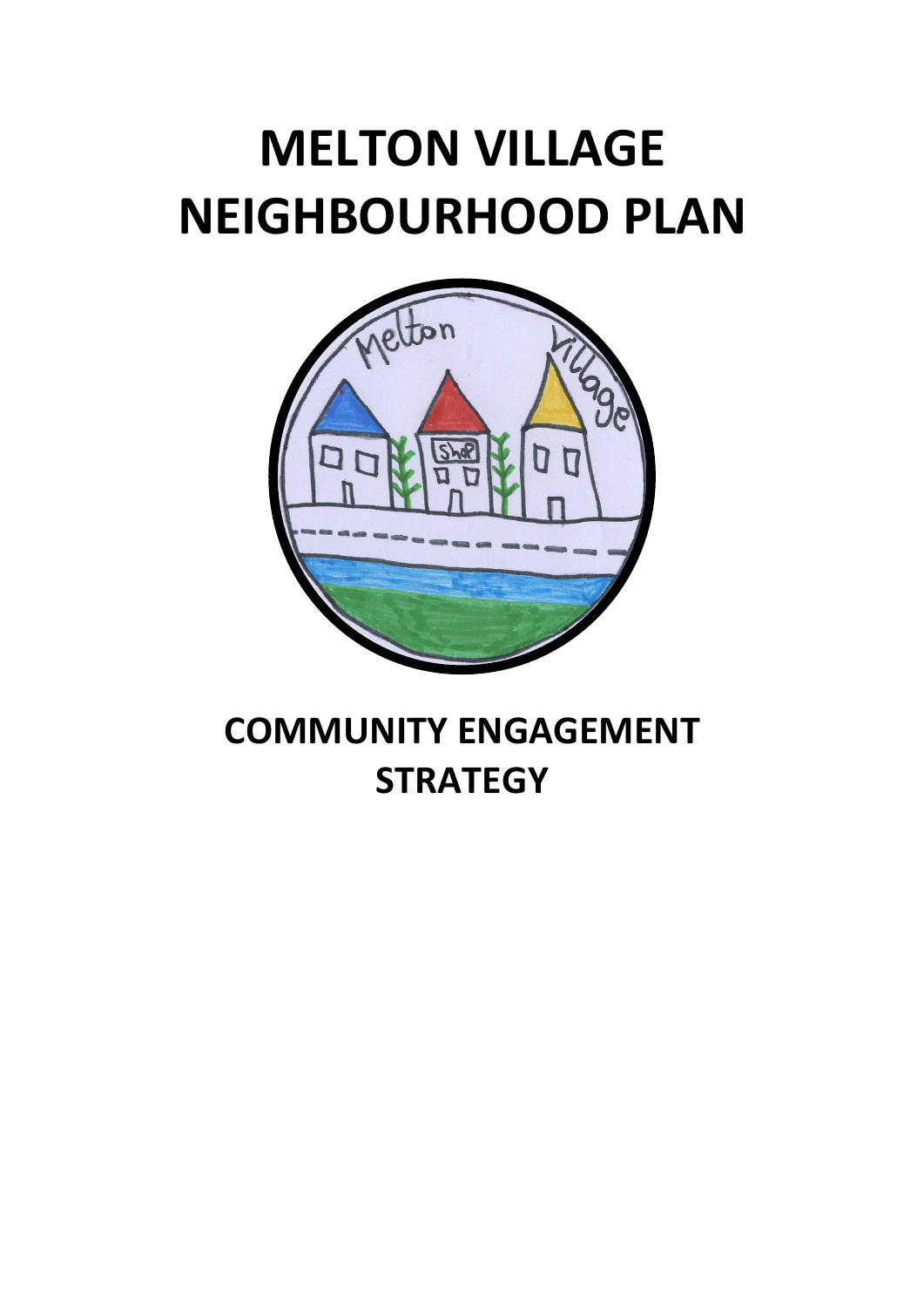#### **Introduction**

This Strategy has been prepared to help guide the process of community and stakeholder engagement needed to produce a fully focused community-led Neighbourhood Plan for Melton. It sets out a range of activities and actions that can be taken to draw information from the community in and around Melton.

Effective engagement with local residents, community groups, businesses, and service providers and adjoining Parish areas, including Woodbridge Town is a crucial aspect in creating a well-informed plan and a sense of community ownership.

We need to secure confidence from the community and those organisations and businesses that serve our needs. Confidence in the process and support for the outcomes will be more certain by starting this process in a demonstrably transparent way and continuing in that way through all stages of plan preparation.

We will do this by:

- 1. Showing a willingness to openly encourage opinions and suggestions from all individuals and organisations within the community, whether or not these present potentially conflicting, challenging or critical views of the Plan or the process itself
- 2. Making every effort to understand all views expressed from all individuals and groups and respond clearly on all matters raised in a timely manner
- 3. Demonstrating, in a form that is readily accessible and easily understood by the whole community, how the Plan reflects the views and opinions expressed during each stage of engagement and, where those views cannot legitimately be taken into account, explaining why that is the case

### **Why do we need an Engagement Strategy?**

The Engagement Strategy is a way of explaining the steps we intend to take, from the start to the end of the process, it has been prepared to demonstrate from the start that this is a process that **needs** community involvement and that the community knows this.

It describes the processes and methods that may be employed in community engagement activity and presents a set of commitments to the community about how we will seek to inform, communicate with and involve them throughout the project.

The Objective of the Melton Neighbourhood Plan Working Group is to:

*"Ensure rigorous and effective communication, engagement and consultation with all members of the Melton Community. This includes Residents, Landowners, Businesses, Service Providers and Neighbours. We need to work towards creating a Neighbourhood Plan based entirely on the weight of evidence gathered through this process and resulting in a document that contains effective and strategic Policies*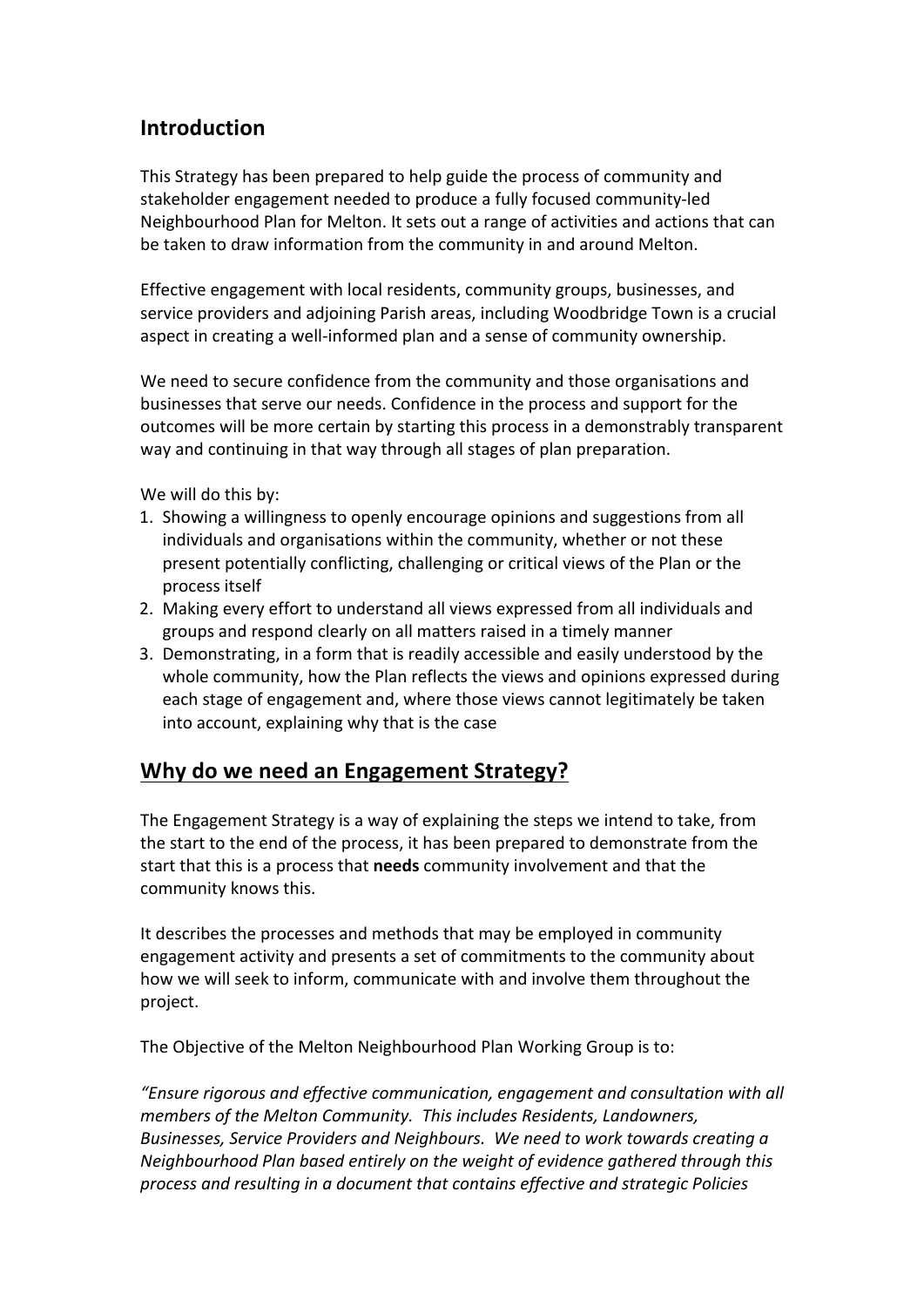*agreed by the community as a whole."* 

### **When to consult?**

The Project Plan defines some of the key times to consult i.e.

- The consultation about agreeing the Parish Boundary as the boundary for the Neighbourhood Plan
- The beginning of the evidence gathering process to glean views about Melton and it's pressures, problems and needs
- Through a Questionnaire to every household and business
- At the stage before Policies are written so that we know we are focusing on the right things
- After the first DRAFT plan is made so that everyone can check we are still on the right course

Best practice suggests that we need to consider the following when organizing events:

- think about the time of year what else is happening try to avoid major holiday times such as Christmas or school holidays
- are there any other local events planned which might clash with an event or could they be used to complement the event?
- be clear about when decisions will be taken and plan back from that
- be prepared to offer a range of dates and time of day / evening for events to ensure
- that all groups can take part
- build in sufficient time for analyzing what has been learnt and for feedback and
- evaluation

## **Who to consult?**

It is important to recognize the mix of people in the community to ensure that everyone has the chance to engage in the process. Grouping residents and businesses into stakeholder groups will help identify what methods are needed to ensure their views are obtained.

Typical stakeholders groups include:

- Schoolchildren (aged 5-16)
- Young people (aged  $16 30$ )
- Older groups
- Commuters (people living in the community but working outside)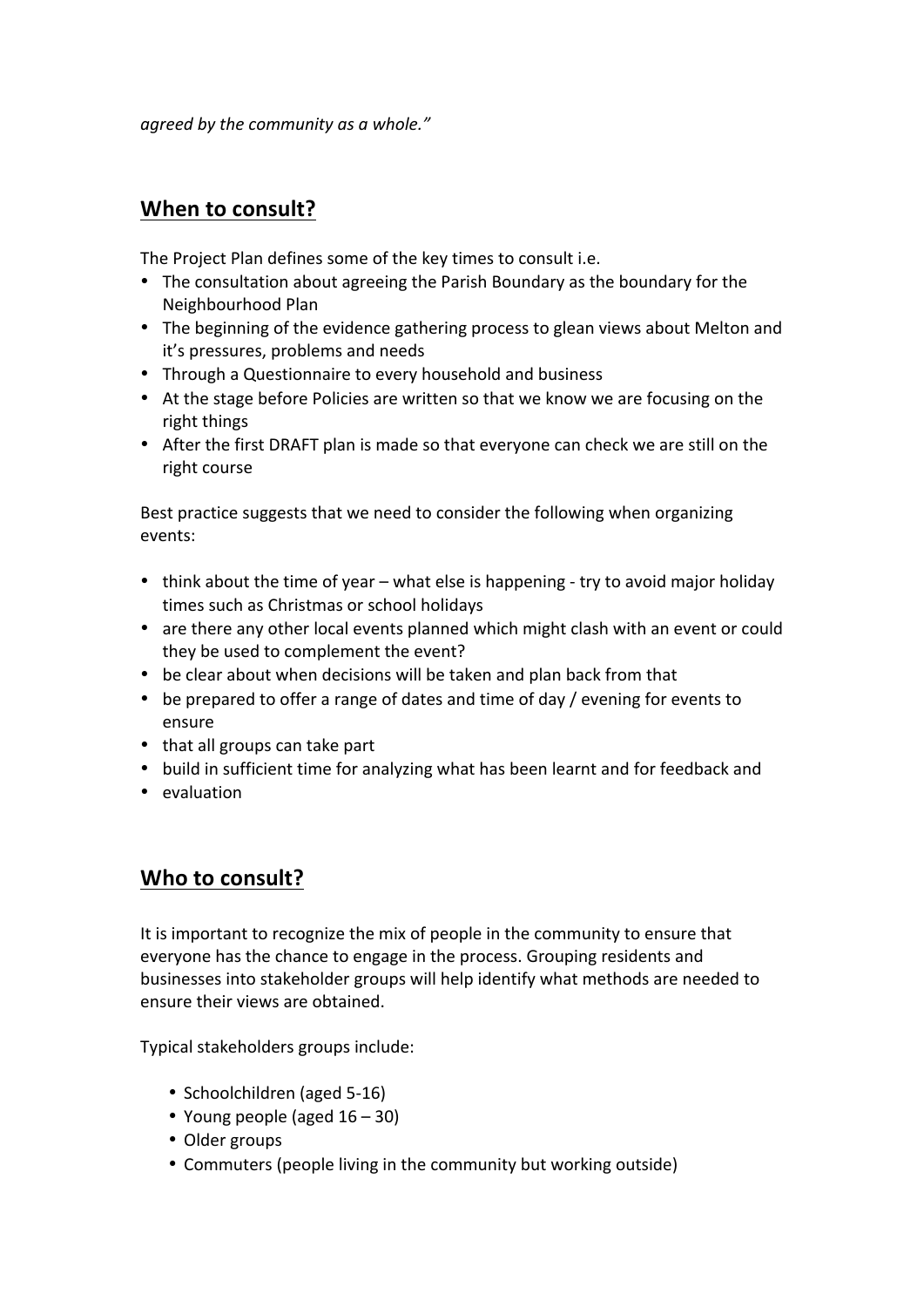- Housing estate representatives
- Community groups and societies
- Single parent families
- People with physical needs
- People with learning needs
- Faith groups
- People employed in the community
- Local businesses
- Black and minority ethnic groups
- Travellers and gypsies
- Families
- Migrant workers
- Voluntary bodies acting in the area
- Farmers
- Visitors/tourists
- Landowners
- Developers

Other bodies may also need to be consulted, those whose interests may be affected by the Neighbourhood Plan. These include:

- The Environment Agency
- English Heritage
- Natural England
- The Police
- Adjoining parishes
- Highways Agency

#### How to consult?

There are a range of methods that are particularly suited to Neighbourhood planning and that we intend to use but this list is not to be regarded as exhaustive:

- Questionnaires
- Public meetings / Exhibitions / Open Days
- Focus groups
- In depth interviews / face to face
- Telephone conversations / surveys
- Stakeholder meetings
- Website
- Local e-news and Magazine articles
- Workshop or group events
- Photo surveys
- Social Media Facebook/Twitter ??
- Using other local events to showcase.